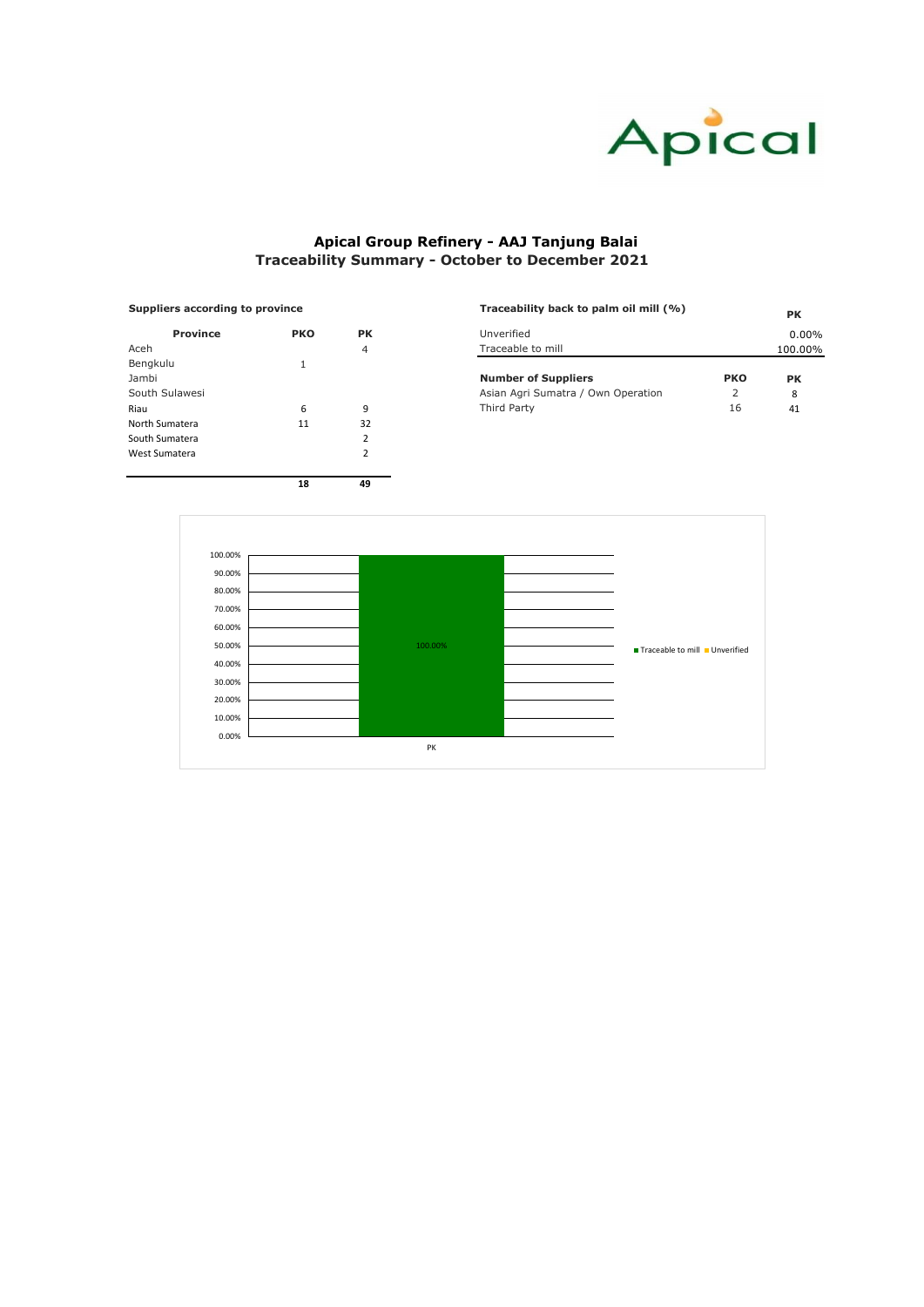

## **PT Asianagro Agungjaya - Tanjung Balai** List of KCP Supplying Period : October - December 2021

| <b>No</b> | <b>Parent Group</b> | <b>Company Name</b>        | <b>Kernel Crusher Name</b> | <b>Province</b>       | <b>Coordinates</b> | <b>Status of</b> |                 |
|-----------|---------------------|----------------------------|----------------------------|-----------------------|--------------------|------------------|-----------------|
|           |                     |                            |                            |                       | Latitude           | Longitude        | Coordinates     |
|           | <b>ASIAN AGRI</b>   | <b>HARI SAWIT JAYA</b>     | NEGERI LAMA II (PND)       | <b>NORTH SUMATERA</b> | 2.359694444        | 100.0353056      | <b>VERIFIED</b> |
|           | ASIAN AGRI          | SAUDARA SEJATI LUHUR (PGS) | GUNUNG MELAYU I (PGS)      | NORTH SUMATERA        | 2.791581           | 99.598403        | <b>VERIFIED</b> |

|    | <b>Third Party KCP</b>        |                           |                            |                       |                                                                                                                                                                                                                                                                                                                                                                       |                  |                    |  |  |
|----|-------------------------------|---------------------------|----------------------------|-----------------------|-----------------------------------------------------------------------------------------------------------------------------------------------------------------------------------------------------------------------------------------------------------------------------------------------------------------------------------------------------------------------|------------------|--------------------|--|--|
|    | <b>No</b> Parent Group        | <b>Company Name</b>       | <b>Kernel Crusher Name</b> |                       |                                                                                                                                                                                                                                                                                                                                                                       | <b>Status of</b> |                    |  |  |
|    |                               |                           |                            |                       | <b>Coordinates</b><br><b>Province</b><br>Latitude<br>3.532004<br>3.542194<br>3.691752<br>2.92526<br>0.468805556<br>0.464333333<br>0.89499<br>RIAU<br><b>RIAU</b><br>0.624855<br><b>RIAU</b><br>0.478506<br><b>RIAU</b><br>1.451168<br><b>RIAU</b><br>0.112994<br>1.589049<br>2.780694444<br><b>RIAU</b><br>$-0.484070433$<br>1.073638889<br><b>BENGKULU</b><br>3.7658 | Longitude        | <b>Coordinates</b> |  |  |
|    | <b>OKTA PALM OIL</b>          | <b>OKTA PALM OIL</b>      | <b>OKTA PALM OIL</b>       | <b>NORTH SUMATERA</b> |                                                                                                                                                                                                                                                                                                                                                                       | 98.80427         | <b>VERIFIED</b>    |  |  |
|    | PALM TRIMITRA INDOTAMA        | PALM TRIMITRA INDOTAMA    | PALM TRIMITRA INDOTAMA     | <b>NORTH SUMATERA</b> |                                                                                                                                                                                                                                                                                                                                                                       | 98.794222        | <b>VERIFIED</b>    |  |  |
|    | <b>SERDANG JAYA PERDANA</b>   | SERDANG JAYA PERDANA      | SERDANG JAYA PERDANA       | <b>NORTH SUMATERA</b> |                                                                                                                                                                                                                                                                                                                                                                       | 98.509264        | <b>VERIFIED</b>    |  |  |
|    | SINTONG ABADI                 | SINTONG ABADI             | <b>SINTONG ABADI</b>       | <b>NORTH SUMATERA</b> |                                                                                                                                                                                                                                                                                                                                                                       | 99.706633        | <b>VERIFIED</b>    |  |  |
|    | <b>SAGO NAULI</b>             | <b>SAGO NAULI</b>         | <b>SAGO NAULI</b>          | <b>NORTH SUMATERA</b> |                                                                                                                                                                                                                                                                                                                                                                       | 99.22441667      | <b>VERIFIED</b>    |  |  |
|    | <b>SAGO NAULI</b>             | TRI BAHTERA SRIKANDI      | TRI BAHTERA SRIKANDI       | <b>NORTH SUMATERA</b> |                                                                                                                                                                                                                                                                                                                                                                       | 99.36605556      | <b>VERIFIED</b>    |  |  |
|    | <b>TEGUHKARSA WANALESTARI</b> | TEGUHKARSA WANALESTARI    | <b>SUNGAI LEKO</b>         |                       |                                                                                                                                                                                                                                                                                                                                                                       | 101.381924       | <b>VERIFIED</b>    |  |  |
|    | <b>BUMI MENTARI KARYA</b>     | <b>BUMI MENTARI KARYA</b> | KAMPAR                     |                       |                                                                                                                                                                                                                                                                                                                                                                       | 101.140113       | <b>VERIFIED</b>    |  |  |
|    | <b>FORTIUS AGRO ASIA</b>      | <b>FORTIUS AGRO ASIA</b>  | FORTIUS AGRO ASIA          |                       |                                                                                                                                                                                                                                                                                                                                                                       | 100.750723       | <b>VERIFIED</b>    |  |  |
| 10 | HASIL KARYA BUMISEJATI        | HASIL KARYA BUMISEJATI    | HASIL KARYA BUMISEJATI     |                       |                                                                                                                                                                                                                                                                                                                                                                       | 100.615114       | <b>VERIFIED</b>    |  |  |
| 11 | KARYA INDORATA PERSADA        | KARYA INDORATA PERSADA    | KARYA INDORATA PERSADA     |                       |                                                                                                                                                                                                                                                                                                                                                                       | 101.235977       | <b>VERIFIED</b>    |  |  |
| 12 | SINAR SAWIT SUBUR LESTARI     | SINAR SAWIT SUBUR LESTARI | SIANCIMUN                  | <b>NORTH SUMATERA</b> |                                                                                                                                                                                                                                                                                                                                                                       | 99.873062        | <b>VERIFIED</b>    |  |  |
| 13 | PRIMA PALM LATEX INDUSTRI     | PRIMA PALM LATEX INDUSTRI | PRIMA PALM LATEX INDUSTRI  | <b>NORTH SUMATERA</b> |                                                                                                                                                                                                                                                                                                                                                                       | 99.25441667      | <b>VERIFIED</b>    |  |  |
| 14 | ASIA SAWIT MAKMUR JAYA        | ASIA SAWIT MAKMUR JAYA    | JAKE (ASMJ)                |                       |                                                                                                                                                                                                                                                                                                                                                                       | 101.4524613      | <b>VERIFIED</b>    |  |  |
| 15 | MANDIRI SAWIT BERSAMA         | MANDIRI SAWIT BERSAMA     | MANDIRI SAWIT BERSAMA      | <b>NORTH SUMATERA</b> |                                                                                                                                                                                                                                                                                                                                                                       | 99.99511111      | <b>VERIFIED</b>    |  |  |
| 16 | <b>CEMERLANG GROUP</b>        | SERDANG SAWIT CEMERLANG   | SERDANG SAWIT CEMERLANG    |                       |                                                                                                                                                                                                                                                                                                                                                                       | 98.555           | VERIFIED           |  |  |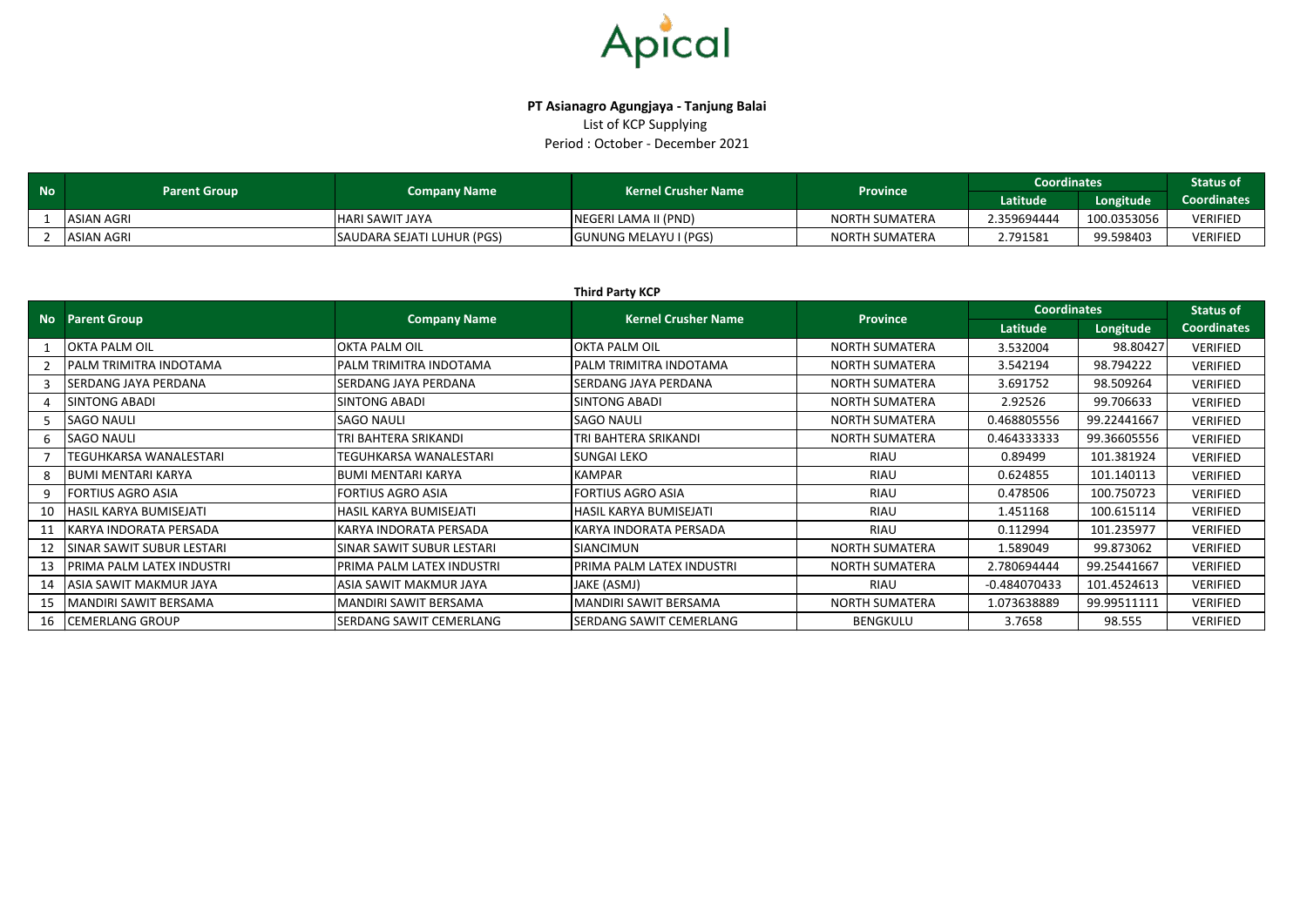#### **Third Party Mills**

| <b>No</b> |                   |                      |                               |              |                       | <b>Mill Name</b><br>UML ID<br><b>Parent Group</b><br><b>Company Name</b> | <b>Province</b> | <b>Coordinates</b> |  | <b>Status of</b> |
|-----------|-------------------|----------------------|-------------------------------|--------------|-----------------------|--------------------------------------------------------------------------|-----------------|--------------------|--|------------------|
|           |                   |                      |                               |              |                       | Latitude                                                                 | Longitude       | <b>Coordinates</b> |  |                  |
|           | ASIAN AGRI        | SUPRA MATRA ABADI    | AEK NABARA (PAN)              | PO1000002145 | <b>NORTH SUMATERA</b> | 1.99953                                                                  | 99.94008        | VERIFIED           |  |                  |
|           | <b>ASIAN AGRI</b> | SAUDARA SEJATI LUHUR | <b>GUNUNG MELAYU I (PGS)</b>  | PO1000002609 | <b>NORTH SUMATERA</b> | 2.79158                                                                  | 99.59840        | VERIFIED           |  |                  |
|           | <b>ASIAN AGRI</b> | <b>GUNUNG MELAYU</b> | <b>GUNUNG MELAYU II (PGD)</b> | PO1000002608 | <b>NORTH SUMATERA</b> | 2.74939                                                                  | 99.46969        | <b>VERIFIED</b>    |  |                  |
|           | ASIAN AGRI        | HARI SAWIT JAYA      | NEGERI LAMA I (PNS)           | PO1000002147 | <b>NORTH SUMATERA</b> | 2.35969                                                                  | 100.04200       | <b>VERIFIED</b>    |  |                  |
|           | ASIAN AGRI        | HARI SAWIT JAYA      | NEGERI LAMA II (PND)          | PO1000003004 | <b>NORTH SUMATERA</b> | 2.35969                                                                  | 100.03531       | VERIFIED           |  |                  |
|           | <b>ASIAN AGRI</b> | ISUPRA MATRA ABADI   | TANAH DATAR (PTD)             | PO1000002144 | <b>NORTH SUMATERA</b> | 3.14854                                                                  | 99.55695        | <b>VERIFIED</b>    |  |                  |
|           | ASIAN AGRI        | INDO SEPADAN JAYA    | TANJUNG SELAMAT (PTS)         | PO1000002607 | <b>NORTH SUMATERA</b> | 2.12772                                                                  | 100.00272       | VERIFIED           |  |                  |
|           | <b>ASIAN AGRI</b> | SUPRA MATRA ABADI    | <b>TELUK PANJI (PTP)</b>      | PO1000002146 | NORTH SUMATERA        | 2.00281                                                                  | 100.24361       | <b>VERIFIED</b>    |  |                  |

| <b>No</b>      | <b>Parent Group</b>         | <b>Company Name</b>             | <b>Mill Name</b>                | <b>UMLID</b> | <b>Province</b>       |            | <b>Coordinates</b> | <b>Status of</b>   |
|----------------|-----------------------------|---------------------------------|---------------------------------|--------------|-----------------------|------------|--------------------|--------------------|
|                |                             |                                 |                                 |              |                       | Latitude   | Longitude          | <b>Coordinates</b> |
| -1             | <b>CISADANE</b>             | <b>CISADANE SAWIT RAYA</b>      | <b>CISADANE SAWIT RAYA</b>      | PO1000004153 | <b>NORTH SUMATERA</b> | 2.24281    | 100.18986          | <b>VERIFIED</b>    |
| $\overline{2}$ | SINAR HALOMOAN              | SINAR HALOMOAN                  | <b>SINAR HALOMOAN</b>           | PO1000007441 | <b>NORTH SUMATERA</b> | 1.06160    | 99.83421           | <b>VERIFIED</b>    |
| 3              | <b>SIAP GROUP</b>           | <b>DELIMA MAKMUR</b>            | <b>LAE TANGGA</b>               | PO1000004155 | <b>ACEH</b>           | 2.24556    | 98.03006           | <b>VERIFIED</b>    |
| $\Delta$       | <b>SIAP GROUP</b>           | <b>GLOBAL SAWIT SEMESTA</b>     | SUBULUSSALAM                    | PO1000007646 | <b>ACEH</b>           | 2.61742    | 98.02825           | <b>VERIFIED</b>    |
| 5              | <b>KENCANA</b>              | KENCANA INTI PERKASA            | <b>KENCANA INTI PERKASA</b>     | PO1000008165 | <b>NORTH SUMATERA</b> | 2.32379    | 99.73483           | <b>VERIFIED</b>    |
|                | <b>KURNIA MITRA SAWIT</b>   | KURNIA MITRA SAWIT              | <b>KURNIA MITRA SAWIT</b>       | PO1000008194 | NORTH SUMATERA        | 2.40814    | 99.69778           | <b>VERIFIED</b>    |
|                | SINAR SAWIT LESTARI         | SINAR SAWIT LESTARI             | SINAR SAWIT LESTARI             | PO1000004273 | NORTH SUMATERA        | 2.46110    | 99.65177           | <b>VERIFIED</b>    |
| 8              | <b>UMADA</b>                | UMADA                           | <b>UMADA</b>                    | PO1000004141 | <b>NORTH SUMATERA</b> | 2.23325    | 99.78989           | <b>VERIFIED</b>    |
| 9              | ANGKAT SAWIT HIJAU PRATAMA. | LANGKAT SAWIT HIJAU PRATAMA     | LANGKAT SAWITHIJAU PRATAMA      | PO1000006202 | <b>NORTH SUMATERA</b> | 3.49795    | 98.22501           | <b>VERIFIED</b>    |
| 10             | <b>BUMI SAMA GANDA</b>      | <b>BUMI SAMA GANDA</b>          | <b>BUMI SAMA GANDA</b>          | PO1000004572 | <b>ACEH</b>           | 4.35617    | 98.10829           | <b>VERIFIED</b>    |
| 11             | <b>BINA SAWIT NUSANTARA</b> | <b>BINA SAWIT NUSANTARA</b>     | <b>BINA SAWIT NUSANTARA</b>     | PO1000004860 | <b>RIAU</b>           | 0.16567    | 101.32660          | <b>VERIFIED</b>    |
| 12             | PERKEBUNAN NUSANTARA        | PERKEBUNAN NUSANTARA IV         | AIR JAMU                        | PO1000004202 | <b>NORTH SUMATERA</b> | 2.45746    | 100.16127          | <b>VERIFIED</b>    |
| 13             | PERKEBUNAN NUSANTARA        | PERKEBUNAN NUSANTARA IV         | <b>BAH JAMBI</b>                | PO1000004181 | <b>NORTH SUMATERA</b> | 2.98851    | 99.22066           | <b>VERIFIED</b>    |
| 14             | PERKEBUNAN NUSANTARA        | PERKEBUNAN NUSANTARA IV         | SAWIT LANGKAT                   | PO1000004524 | <b>NORTH SUMATERA</b> | 3.70048    | 98.29186           | <b>VERIFIED</b>    |
| 15             | PERKEBUNAN NUSANTARA        | PERKEBUNAN NUSANTARA IV         | SOSA                            | PO1000004428 | <b>NORTH SUMATERA</b> | 1.04883    | 100.01411          | <b>VERIFIED</b>    |
| 16             | PERKEBUNAN NUSANTARA        | PERKEBUNAN NUSANTARA IV         | <b>TIMUR</b>                    | PO1000004331 | <b>NORTH SUMATERA</b> | 0.36789    | 99.30747           | <b>VERIFIED</b>    |
| 17             | PERKEBUNAN NUSANTARA        | PERKEBUNAN NUSANTARA VI         | <b>OPHIR</b>                    | PO1000004863 | <b>WEST SUMATERA</b>  | 0.01493    | 99.83580           | <b>VERIFIED</b>    |
| 18             | PERKEBUNAN NUSANTARA        | PERKEBUNAN NUSANTARA VII        | <b>TALANG SAWIT</b>             | PO1000006237 | SOUTH SUMATERA        | $-2.96790$ | 104.12168          | <b>VERIFIED</b>    |
| 19             | AGRO SINERGI NUSANTARA      | AGRO SINERGI NUSANTARA          | <b>BATE PUTEH</b>               | PO1000011159 | <b>ACEH</b>           | 4.45317    | 95.92731           | <b>VERIFIED</b>    |
| 20             | <b>KUALA MAS</b>            | <b>SINTONG ABADI</b>            | <b>SINTONG ABADI</b>            | PO1000004149 | <b>NORTH SUMATERA</b> | 2.92487    | 99.70656           | <b>VERIFIED</b>    |
| 21             | <b>KUALA MAS</b>            | KUALA MAS SAWIT ABADI           | KUALA MAS SAWIT ABADI           | PO1000004489 | <b>NORTH SUMATERA</b> | 1.81262    | 100.02533          | <b>VERIFIED</b>    |
| 22             | <b>KUALA MAS</b>            | <b>KWALAINTAN SAWIT SELATAN</b> | <b>KWALAINTAN SAWIT SELATAN</b> | PO1000004205 | NORTH SUMATERA        | 2.46406    | 99.63901           | <b>VERIFIED</b>    |
| 23             | <b>KUALA MAS</b>            | SELATAN AGUNG SEJAHTERA         | SELATAN AGUNG SEJAHTERA         | PO1000010042 | SOUTH SUMATERA        | $-3.16750$ | 103.10206          | <b>VERIFIED</b>    |
| 24             | <b>SAGO NAULI</b>           | <b>SAGO NAULI</b>               | SINUNUKAN                       | PO1000004387 | <b>NORTH SUMATERA</b> | 0.46881    | 99.22442           | <b>VERIFIED</b>    |
| 25             | <b>SAGO NAULI</b>           | TRI BAHTERA SRIKANDI            | <b>TANDIKEK</b>                 | PO1000004386 | <b>NORTH SUMATERA</b> | 0.46433    | 99.36606           | <b>VERIFIED</b>    |
| 26             | TEGUHKARSA WANALESTARI      | TEGUHKARSA WANALESTARI          | <b>SUNGAI LEKO</b>              | PO1000008266 | <b>RIAU</b>           | 0.89499    | 101.38192          | <b>VERIFIED</b>    |
| 27             | PRIMA PALM LATEX INDUSTRI   | PRIMA PALM LATEX INDUSTRI       | PRIMA PALM LATEX INDUSTRI       | PO1000004125 | <b>NORTH SUMATERA</b> | 2.780221   | 99.254831          | <b>VERIFIED</b>    |
| 28             | <b>BUMI MENTARI KARYA</b>   | <b>BUMI MENTARI KARYA</b>       | <b>KAMPAR</b>                   | PO1000004403 | <b>RIAU</b>           | 0.624559   | 101.13924          | <b>VERIFIED</b>    |



### **PT Asianagro Agungjaya - Tanjung Balai**

List of KCP Supplying Mills Period : October - December 2021